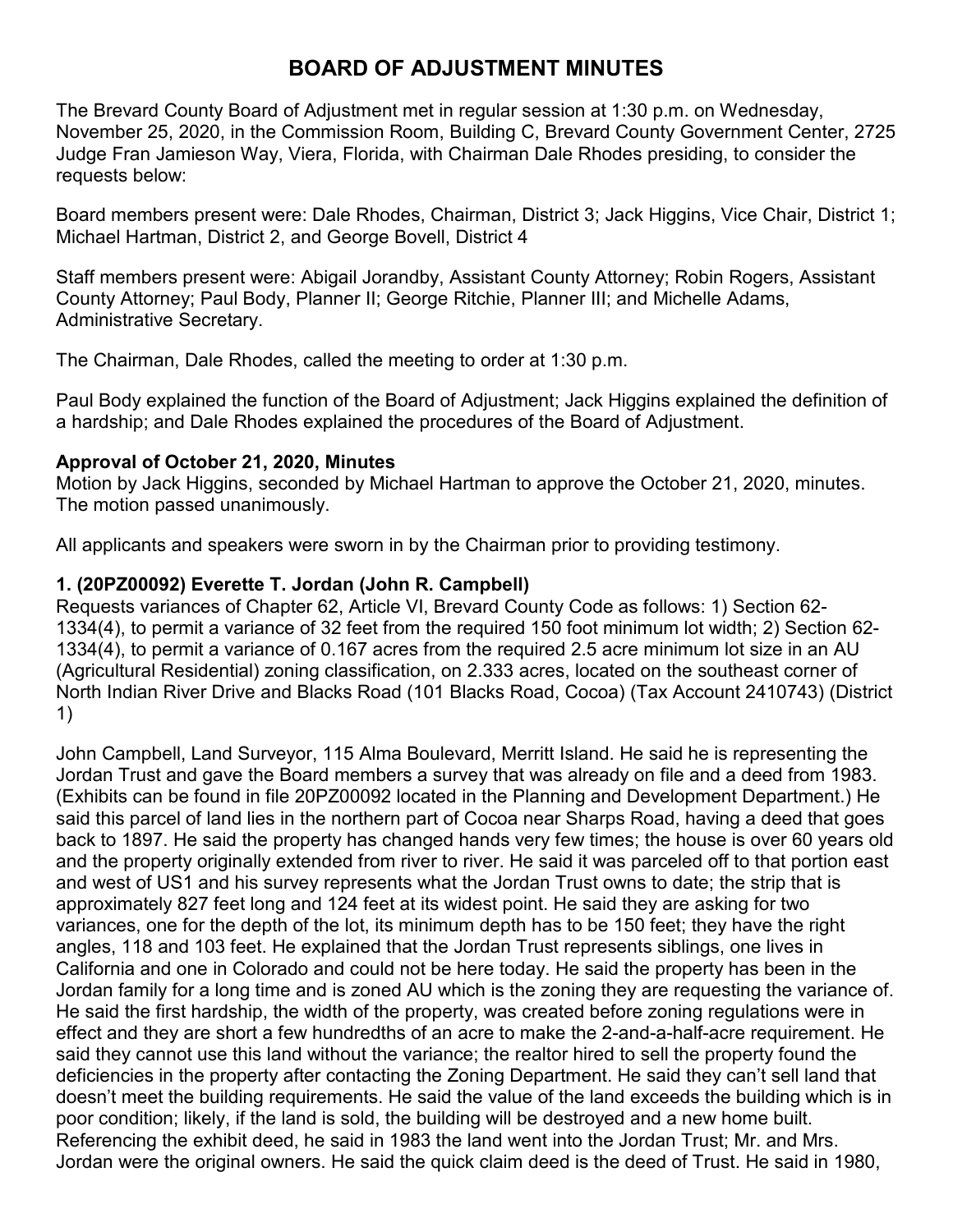the property along US1 changed to commercial zoning; the Zoning Board or others did not realize they were leaving a parcel of land in the balance of the parent tract that did not meet the zoning requirements. He said this parcel has existed with the home on it since 1980. He said the original Jordan's have passed and thinks they have a legitimate hardship because the Trust did not create the shortage in acreage or the width of the land. He said they could ask the Board to consider RR-1 zoning or residential which may have allowed two building sites from it, but they did not want to as they would still have to come back with a variance request on the depth of the lot. He said the Trust is asking to keep the current zoning and grant the two variances needed to legitimize the site. He said the division was cut out in 1981; the Trust had nothing to do with the position the land is in now and they had asked a surveyor to explain this as it is technical. He said the land is compatible to anything around it, follows the spirit of the neighborhood, and so asks that the two variances be granted.

Jack Higgins said he believes this is a perfect example of a reasonable return on investment and does not see a problem with the request as depicted.

Michael Hartman said the Jordan's, before creating the Trust, were the ones who sold off the front portion as commercial.

John Campbell said yes, the original Jordan's put the property into the Trust in 1983.

Michael Hartman said the people who created that Trust, were the people who sold off the commercial land; technically the Trust did not, the people who created the Trust, created the shortfall.

John Campbell said there were multiple reasons why this happened; had they not granted the commercial zoning; the balance of the parent tract wouldn't exist.

Michael Hartman said it wasn't a deficient area before they sold off the commercial.

John Campbell said the original land ran between US1 and the river.

Michael Hartman asked if rezoned as RR-1, would the property be deficient and still need to be 150 feet.

Paul Body answered that the Future Land Use being Residential 1 requires an acre of land; each of the zonings, SE-U and RR-1, both require 125 feet of width, so they would still have to ask for a variance to the width.

Michael Hartman said even if they were RR-1, they would still have to get a variance.

Paul Body said yes, to the 125-foot width.

Jack Higgins said, the return was compensated when they sold the first part.

Michael Hartman said the deficiency in the total area was created by the people who created the Trust, it was the family that created the deficiency when they sold the commercial piece off. He said, if they went to RR-1, they would still have to get a variance, because they are at 118-foot width, needing to be at 125-foot width to be buildable.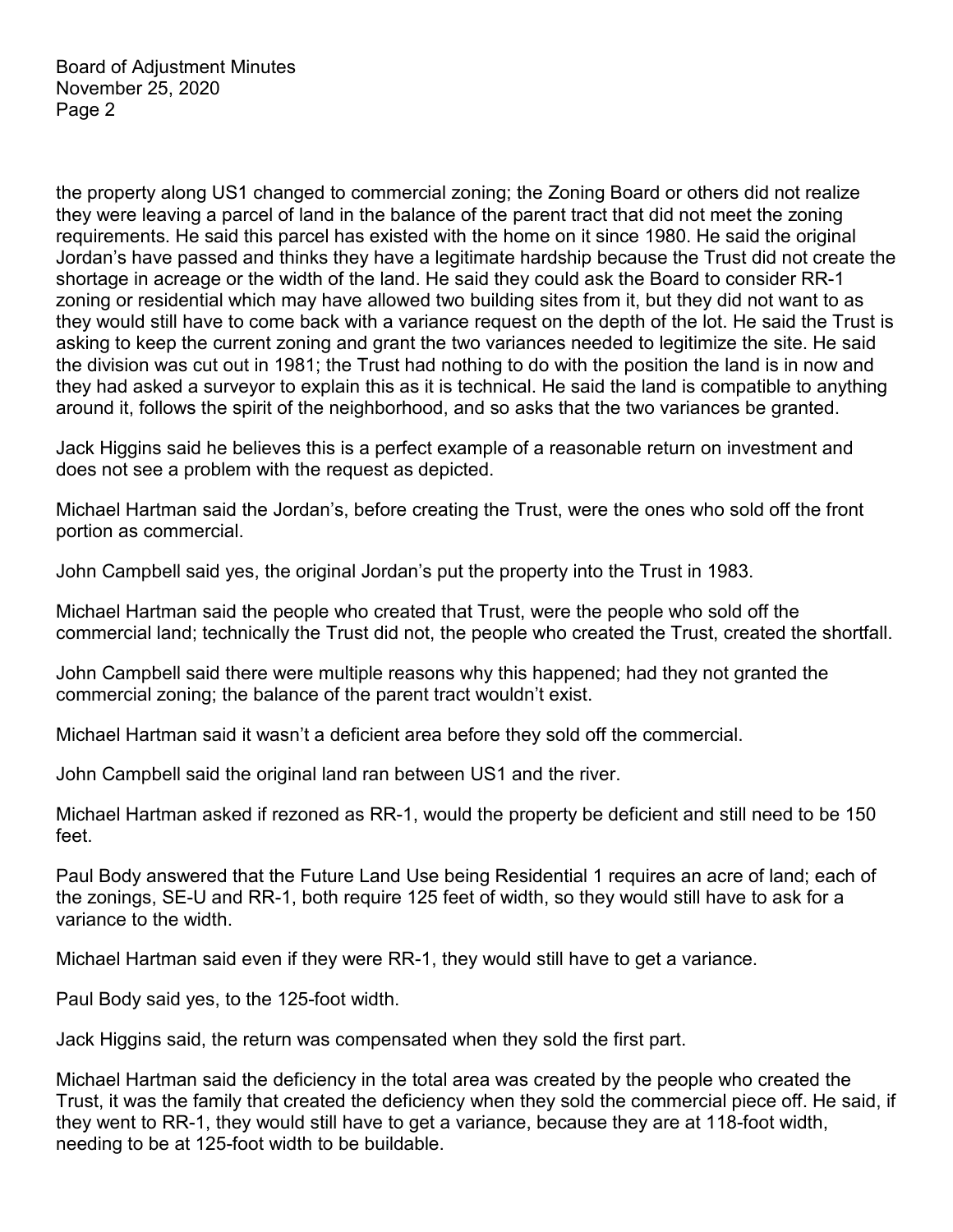Paul Body confirmed; to rezone it they would still need a variance to the lot width.

Michael Hartman said, either way, they would have to do a variance, so he has no objection.

Dale Rhodes asked if when the commercial part was sold off, were the current zoning requirements in place then for lot width and amount of land.

Paul Body answered yes, it was subdivided in 1917, before zoning was established. He said when zoning was established, AU required 125 feet of width and depth and an acre of land and in 1975 the code changed to 2.5 acres, 150 of depth and width. He said when it was subdivided, it didn't meet the 150-foot width and was lacking a little of the 2.5 acres.

Dale Rhodes said even if they had kept the commercial part of it, the width still would not have been there.

Paul Body responded that it would still not be conforming to the lot width as established in 1958.

No Public Comment.

John Campbell said the approval of the zoning in 1983 was a result of the balance of the parent tract so he does not know how his folks could have had any part of that.

Motion by Jack Higgins, seconded by Michael Hartman to approve the variances as depicted on the survey submitted by the applicant. The vote was unanimous.

#### **2. (20PZ00094) James D. Hawk**

Requests a variance of Chapter 62, Article VI, Brevard County Code, Section 62-2100.5(1)(d) to permit a variance of 86 square feet over the 640 square feet (50% of the living area of the principal structure) allowed for an accessory structure, in an RU-1-9 (Single Family Residential) zoning classification, on .24 acres, located on the east side of Janina Road, approximately 350 feet northeast of Arbor Avenue (6209 Janina Road, Cocoa) (Tax Account 2308958) (District 1)

James D. Hawk, 6209 Janina Road, Cocoa. He said he is asking for 86 square feet over the 640 square feet for a garage accessory building. He said he did not ask anybody, but Gary Seaman, who lives directly across the street, responded to the notice that he did not object. He said he has lived in the house since 1986 and had a carport for 20 years; with the roof getting bad and hurricane season coming he decided to tear in down. He said he went over the square footage. He said he was having problems, was angry and tried to apologize for his behavior due to medication, the corona virus and losing his job.

Dale Rhodes asked if he had seen Gary Seaman's letter and email of no objection. He said he had seen the letter and was shown the email.

James Hawk apologized for side effects of his medication.

Dale Rhodes stated that he understands he is trying to apologize, but they are not here for that.

Jack Higgins said its pretty crowded there and asked how many boats he had.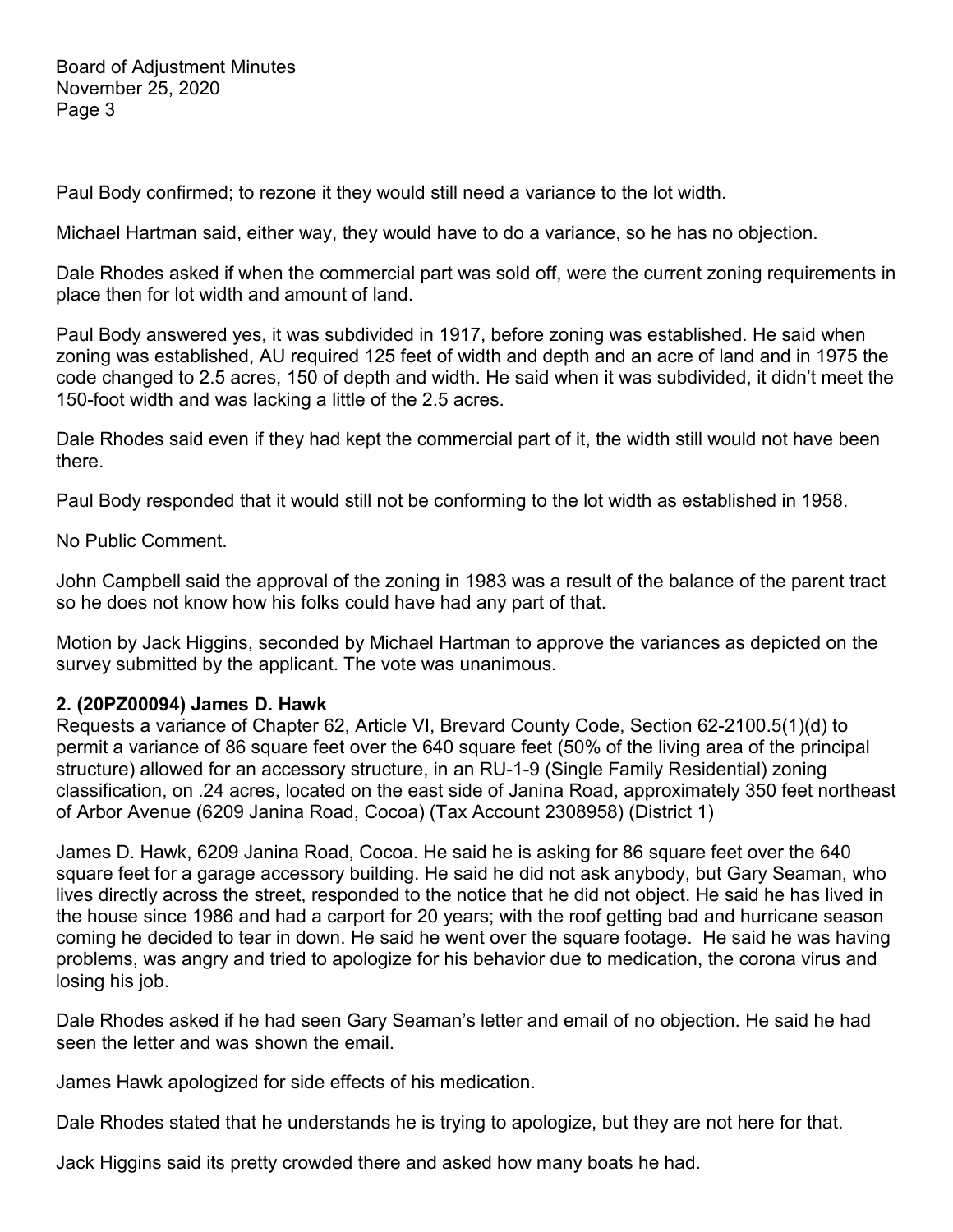James Hawk said he has two boats and three jet skis that are fairly new.

Jack Higgins asked if he is trying to legitimize the building.

James Hawk said yes.

Dale Rhodes asked if the one building is the one he built.

James Hawk said yes.

Michael Hartman said item two states that he had ordered the building prior to the permit being issued.

James Hawk said he did.

Michael Hartman asked, if he knew that the building was 726 feet, why did he apply for a building that was 600 feet.

James Hawk said his thinking wasn't good at that time.

Michael Hartman said the building permit was approved for the proposed building to be 600 square feet in size and the building application was for 600 square feet in size; that's a big inconsistency.

George Bovell said that James Hawk admitted that he made a mistake, they just need to decide if they will give him the 13%.

Dale Rhodes asked, when realizing the building was larger than 600 square feet, why he did not request an adjustment to the building permit.

James Hawk answered that he already had the building put up.

Dale Rhodes asked if he had the building put up before he got the permit.

James Hawk said he had been okayed partially; got the slab in, and they came to put the building up. He said he went to closing and that's when he had to get a surveyor to come out.

Dale Rhodes asked how far the building is from his house.

James Hawk answered 5 feet off his back porch.

Dale Rhodes asked if he had attached it to his house, would it eliminate the issue.

Paul Body said, he does not have the plans in front of him but thinks it would not be architecturally the same. He said it is about 7 feet from his rear porch and doesn't think he could attach it and meet the code. He said if he attached it to the house, even if structurally the same, it would be part of the principal structure which would require a 20-foot setback and he only has 17.93 feet.

Dale Rhodes said, if he did that, he would still need to come back for another variance.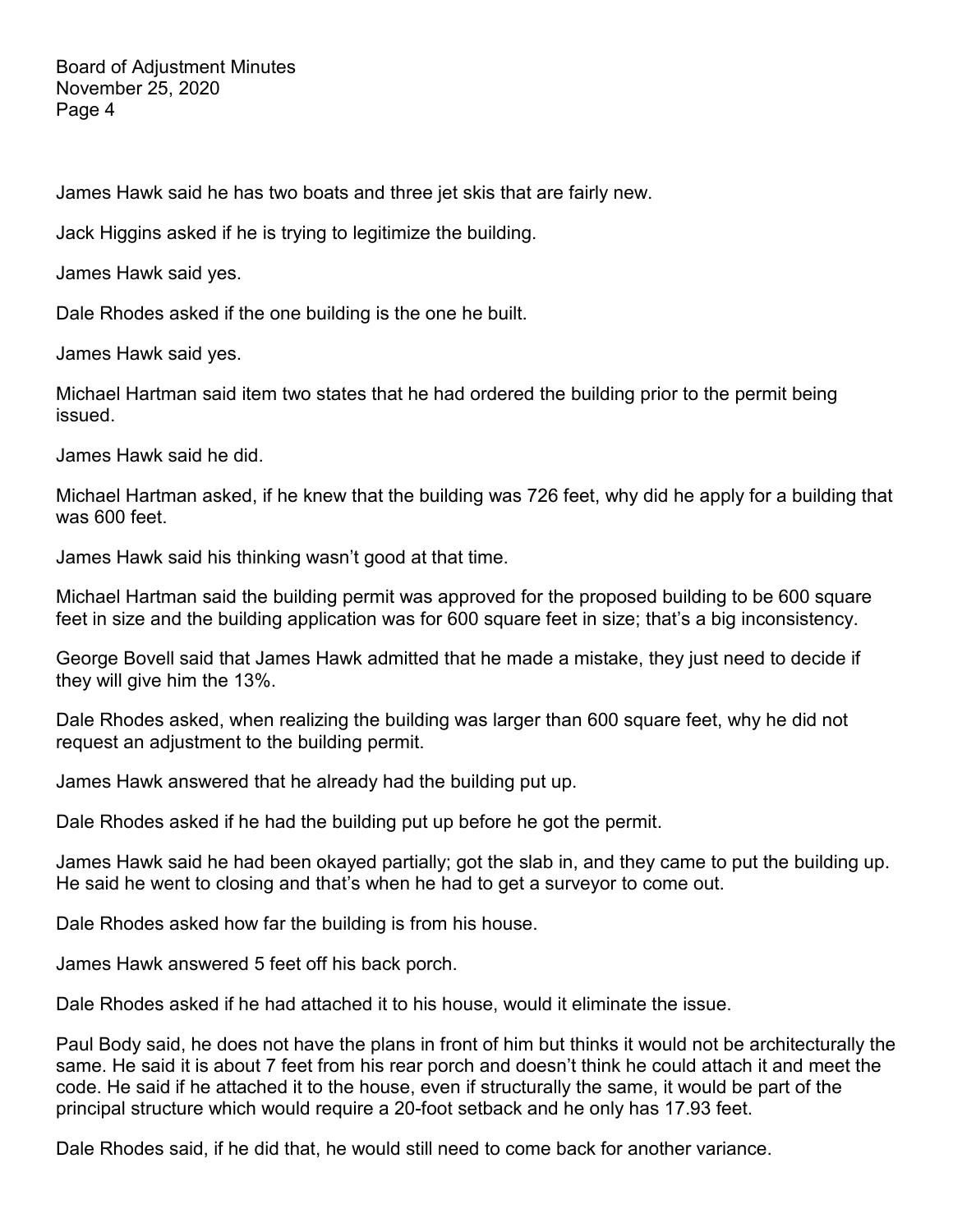Paul Body said, without seeing plans, he does not know if he could make it part of the principle structure.

James Hawk said, it's a covered porch in the back.

No Public Comment.

George Bovell said yes, he made a mistake, but thinks he would not be able to tell the difference in being 86 square feet bigger. He said he made mistakes and they can turn him down for that, but thinks it is not significantly affecting anything.

Michael Hartman said he had a real problem with the fact that his application states that he ordered the building before getting the permit. He knew the size of the building he ordered was more than the 640 allowed, but his application said the building was 600 feet. He said the application was done for something that was permissible when the building ordered prior, was not permissible.

Jack Higgins asked if it would be hard to remove 100 square feet as he agrees with Mike. He said its only 13% and doesn't see anything in the neighborhood like it. He said it would be more confined than it looks now, with things stored better and asked if it was possible to reduce the building.

James Hawk said he could reduce the size, but he would not be able to use it for what he intended; to hold the boat with tongue, a car and jet skis.

Dale Rhodes said it could be done but it would not meet the use needed.

Jack Higgins said it would enhance it better with the building as is, doing away with exposed storage.

Dale Rhodes said, undo hardships specifications are that he would not have reasonable use of the property without the variance, not so here as he is already using it. He said his big concern is within the six questions, these special circumstances and conditions do not result as of the actions of the applicant. He said they do in fact result from the actions of the applicant. He said he brings that up because all six don't necessarily have to be met, they are guidelines for approving or rejecting variances. He said they could go through the six and quickly deal with this. He asked if the literal enforcement of these provisions deprive the applicant of rights enjoyed by others, and answered no. He said he does not meet the criteria for a variance; his biggest issue is that he knew the building was bigger than what he was allowed and applied for a permit for a smaller size knowing it was bigger. He said he testified that it was because he needed a bigger building for what he wanted to use it for; so, the question is, was it an intentional act in order to get around the zoning.

George Bovell asked Paul Body if he intentionally applied for a smaller building on the permit.

Paul Body replied that the permit was applied for 600 square feet; the building that he put on there does not appear to meet that size on the as built survey.

George Bovell asked if he ordered the building before applying for the permit.

Paul Body said that is what he claims. He said to make it smaller, might not make the Florida Building Code.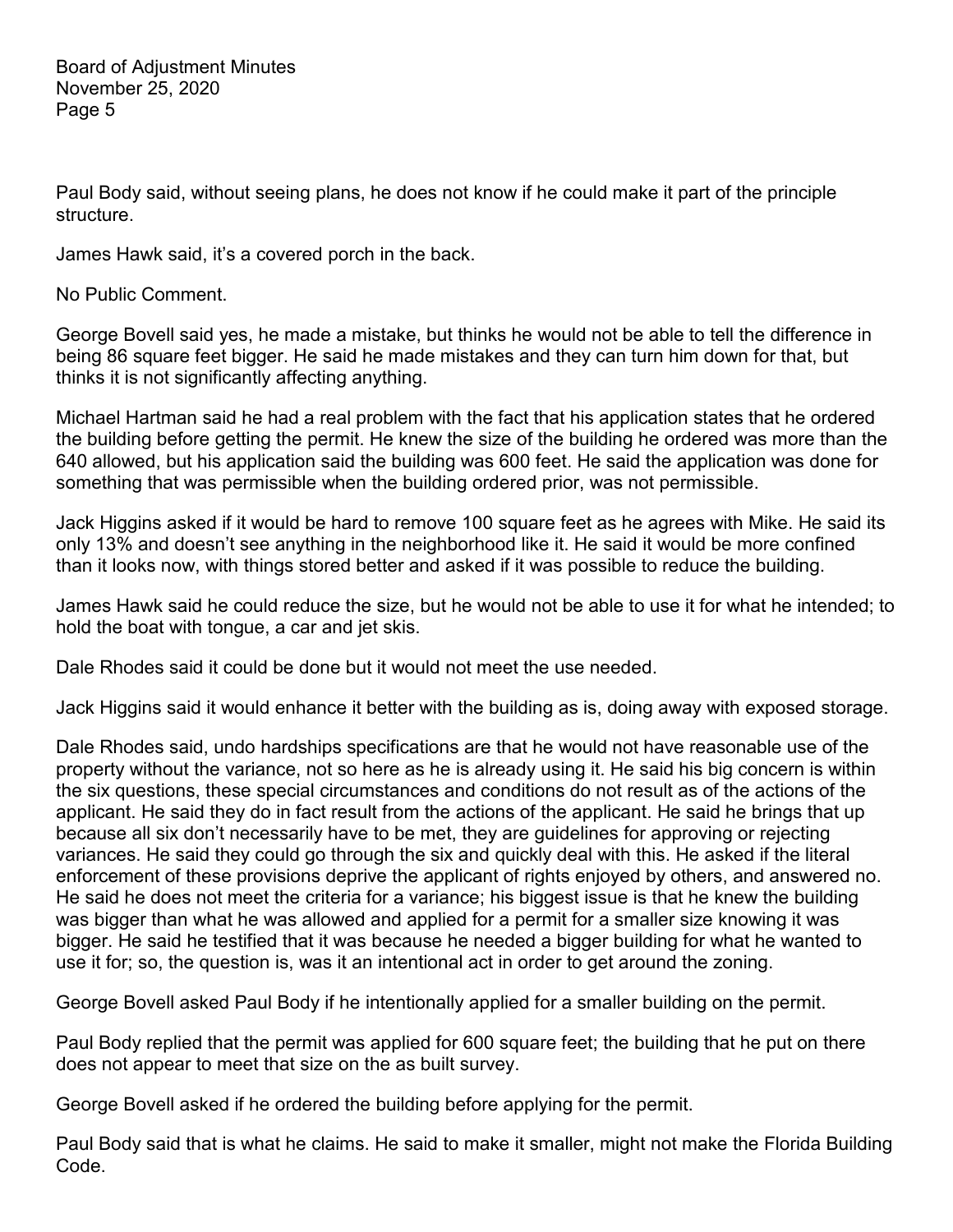George Bovell said he is also looking at significant financial hardship for 86 square feet, a mistake that could have been avoided. He said he agrees with what the Board is looking at.

Dale Rhodes said that economic reasons may be considered only in instances where the land owner cannot yield a reasonable use or return under the existing regulations.

George Bovell said, looking at the property from the air, everyone has their boats and everything hidden; if this goes away, he does not get to store his stuff and improve the general appearance of the neighborhood.

Dale Rhodes asked if he thinks it would improve the appearance of the neighborhood if they approved the variance.

George Bovell said yes, this is the only yard that's crowded, based on the aerial.

Jack Higgins said it would enhance the neighborhood; yes, he made a mistake and it doesn't comply, but it would now cause a detrimental hardship, which they shouldn't consider, but the only thing that is changing his mind is that it's enhancing the neighborhood.

Motion by George Bovell, seconded by Jack Higgins to approve the variance as depicted on the survey submitted by the applicant. The vote was 3:1 with Dale Rhodes voting Nay.

#### **3. (20PZ00095) Michael F. Alles**

Requests a variance of Chapter 62, Article VI, Brevard County Code, Section 62-2100.5(1)(d) to permit a variance of 376.5 square feet over the 673.5 square feet (50% of the living area of the principal structure) allowed for an accessory structure, in an RU-1-11 (Single Family Residential) zoning classification, on 0.57 acres, located on the west side of Palmetto Drive, approximately 1,700 feet east of the intersection of Croton Road and Carlton Drive (521 Palmetto Drive, Melbourne) (Tax Account 2718785) (District 4)

Michael F. Alles, 521 Palmetto Drive, Melbourne. He said he is looking for a variance so he can build a workshop shed and storage area. He said he has 0.57 acres and a small house, under 1,200 square feet, covering the north half of the property; the south half is open except for trees. He said his two-car garage is too small and can't fit his Toyota Tundra. He said he currently pays for an 800 square foot storage facility. He said this is the smallest house he has owned, previous houses were 2,000 and 3,000 square feet, where this would not have been a problem. He said he has looked at every alternative to attach it to the house, having plenty of land, the set backs would not be a problem. He said the house is concrete block and stucco and the price for the garage size he is looking for is prohibitive. He spent some time looking for the right size building for the price and use to store his trucks, trailer and junk. He said when he was in the military, they paid to ship things so he did not throw things out and has household goods from himself, estranged wife and his sister who has passed. He said the storage in Melbourne is full and he would like to move it to his property, transferring those funds to the garage that he can walk out to.

George Bovell said he had looked closely at the presentation and supports it. He said the issue is the size of the primary residence. He said, looking at the aerial of the subdivision, though there has been only one similar variance approved in the last three years, there are many homes with similar issues.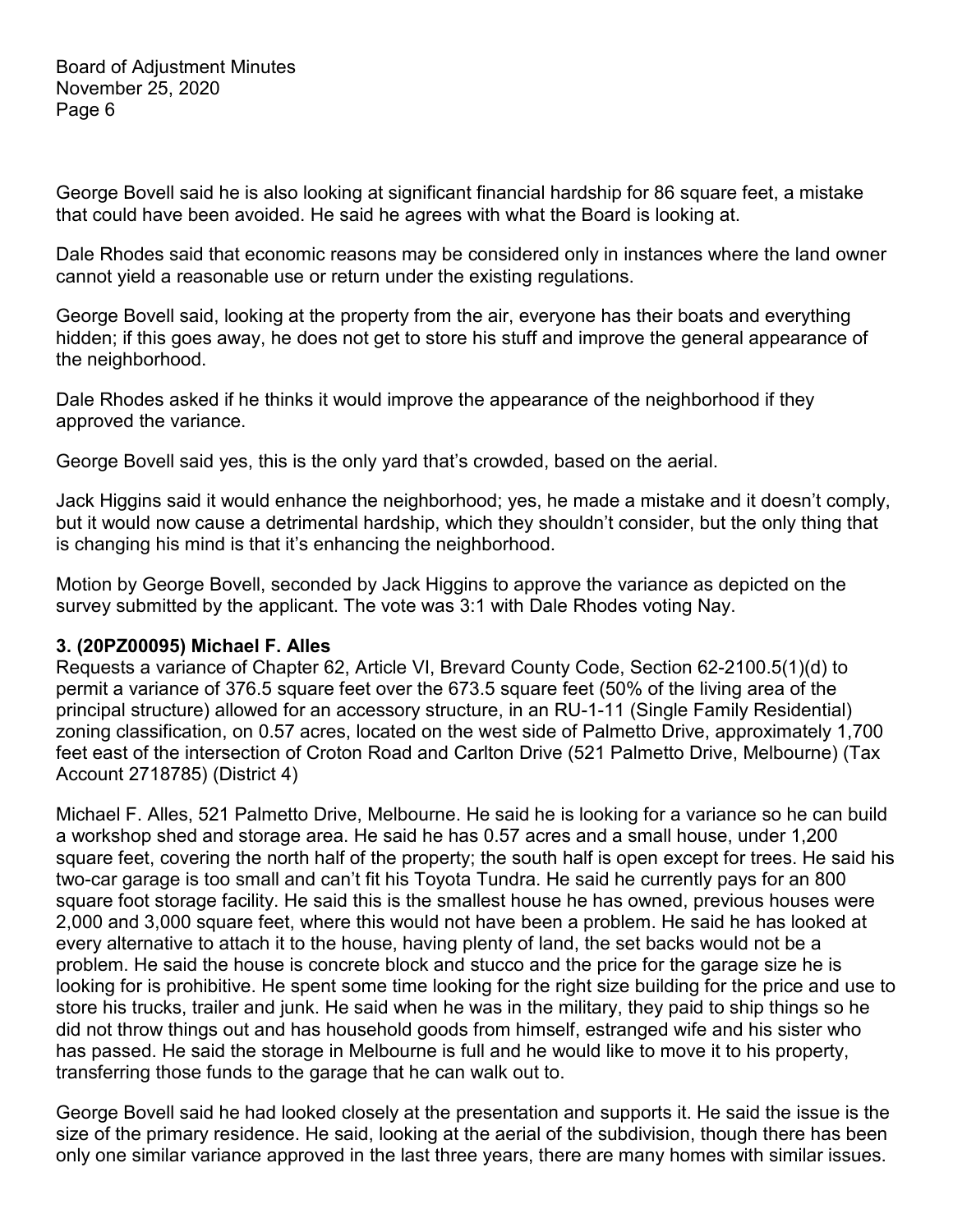He said the accessory buildings in the area look like they are equal to or more than 50% of the primary structure. He said he has enough land to support the structure and doesn't think it will take away from the aesthetics of the neighborhood.

Michael Hartman asked Paul Body if the one that was approved in 2015, is the one southwest with two structures on Carlton Drive; it appears to be the only property that has a similar situation.

Michael Alles said it was the very next neighborhood.

Paul Body asked the Board if they had the plans that show it on Carlton Drive, one lot past Thompson Road; that was approved five years ago.

Dale Rhodes asked if the Planning Department had come up with any ideas for him.

Michael Alles replied that the Planning Department was excellent as was the permitting Department.

Dale Rhodes said thank you for that and asked if they made any suggestions on how he could avoid the variance.

Michael Alles said he was told it could be attached to the primary house, but architecturally that would have killed it; to go concrete block would be almost a duplicate of his house and the quotes he got were \$75 to \$100 a square foot.

Dale Rhodes asked Paul Body if he could attach it by a breezeway.

Paul Body replied that per code, it has to be architecturally the same as the principal structure. He said if the house is concrete block, to attach it with a breezeway, it has to look the same and have a common roof. He said it is really hard to attach something and meet all the codes.

Motion by George Bovell, seconded by Michael Hartman to approve the variance as depicted on the survey submitted by the applicant. The vote was unanimous.

## **4. (20PZ00096) Patrick Livezey**

Requests a variance of Chapter 62, Article VI, Brevard County Code, Section 62-1334(5)(b) to permit a variance to allow an accessory structure to be located forward of the front building line of the principal structure in an AU (Agricultural Residential) zoning classification, on 2.5 acres, located on the north side of Fleming Grant Road, approximately 312 feet east of Mockingbird Lane (9629 Fleming Grant Road, Micco) (Tax Account 3009651) (District 3)

Patrick Livezey, 9629 Fleming Grand Road, Micco.

Dale Rhodes asked if he had seen the letter from Mr. McConKey.

Patrick Livezey said he had and Kyle Harris in Planning and Zoning, forwarded that letter to Natural Resources to help him out. (Public Comment letter can be found in file 20PZ00096 located in the Planning and Development Department.) He said his variance request is for an accessory structure to be built in front of his front property line; it is 35 or 40 feet past the line. He said his house is set on a flag lot and is cocked a bit; if it was parallel, it wouldn't be a problem. He said the owner before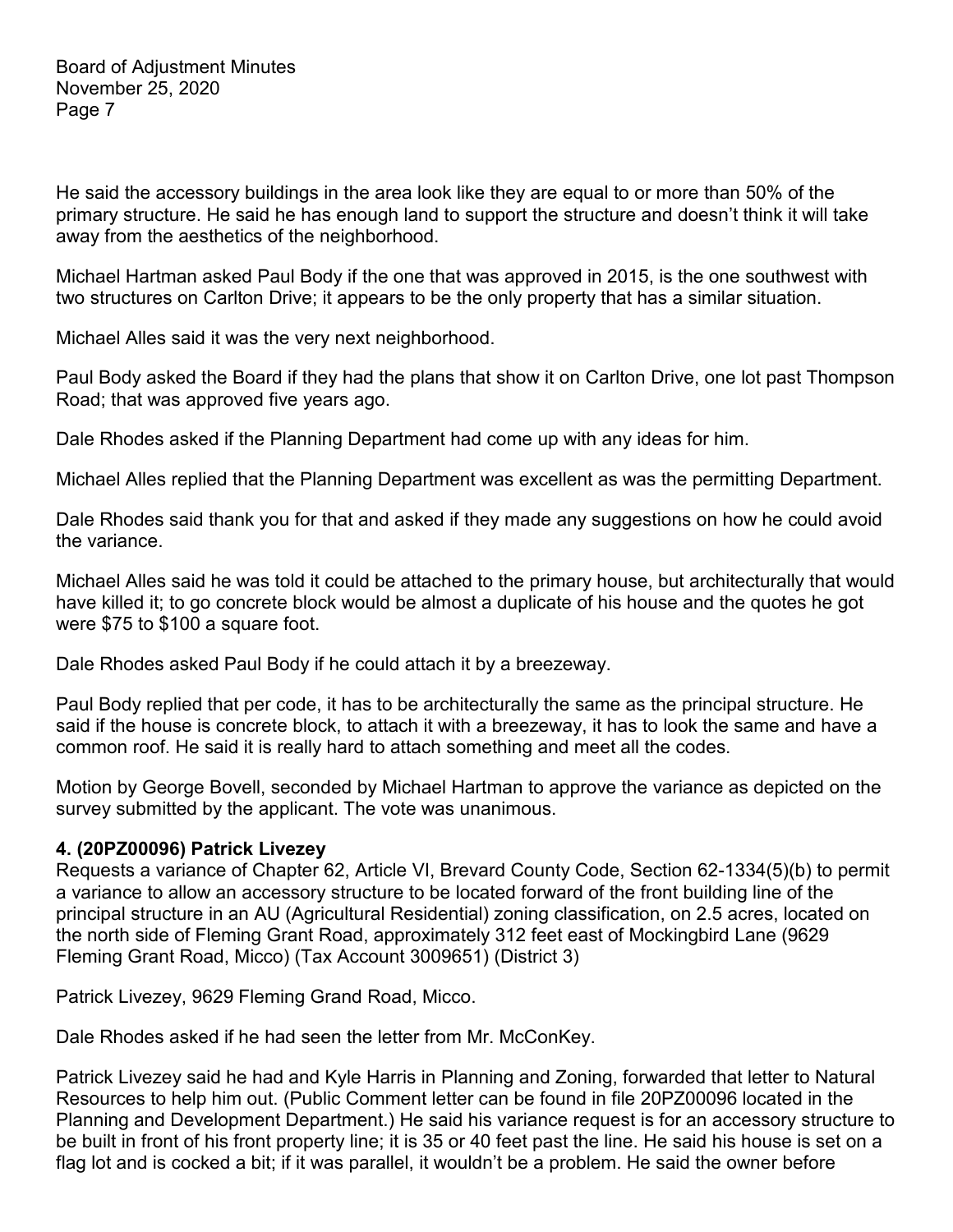planned a structure for the same place; having already started a driveway and an FPL pole where the structure would be, just needing a line split off. He said, toward the back of his property are 300-yearold oak trees; he would hate to tear down. He said if he had to put it in the back it would triple the driveway length and require another power pole.

Dale Rhodes said he went down his lane but not on the property. He said he could not see what he was doing from the road; it will be well secluded from anyone not on the property. He said he could tell where the structure would go from the descriptions and looked as far back as he could to see the trees; nobody wants him to tear down 300-year-old trees. He said his concern, raised also with Paul Body is of the neighbor's flooding issue. He said that Paul Body explained that if they approved this variance, he still had to go through that part of zoning and them assuring it will not cause a flooding issue for the neighbors. He asked if he had dealt with any of his neighbor's flooding concerns.

Patrick Livezey said, no but he prepped a visual aid to show where the water sits. (Applicant Exhibit can be found in file 20PZ00096 located in the Planning and Development Department.) He said 9625 is the property directly in front of him; they moved in a lot of fill dirt which might be what is affecting 9619, the McConkeys. He said the black arrows are the way the water drains, the gray road at the bottom is Fleming Grant Road. He said the McConkey's are on lot 9619; they have wetlands in back that they are aware of. He said where the water sits would drain out to the black arrows and along the ditch. He said, across the street is a ditch that comes under the road to a pipe at his mailbox; it comes to the corner of Fleming Grant Road, under the road and out to the Sebastian River.

Dale Rhodes asked if where he has 9619 should be 9621.

Patrick Livezey said yes, he messed up.

Paul Body said lot drainage is not in the Zoning Code, it's in the Land Development Code; handled by the Building Department under the Building Codes. He said he will have to address that whenever he gets his building permit and may have to build a swell to keep from draining onto his neighbor's lot.

Dale Rhodes said, it's nothing they need to deal with.

Motion by Michael Hartman, seconded by Jack Higgins to approve the variances as depicted on the survey submitted by the applicant. The vote was unanimous.

#### **5. (20PZ00098) Harry A. Kelley (Wayne Rogers)**

Requests variances of Chapter 62, Article VI, Brevard County Code as follows: 1) Section 62- 2100.5(1)(d) to permit a variance of 63 square feet over the 600 square feet (50% of the living area of the principal structure) allowed for an accessory structure, 2) Section 62-1401(5)(b) to permit a variance to allow two accessory structures to be located forward of the front building line of the principal structure, in an RRMH-1 (Rural Residential Mobile Home) zoning classification, on 1.15 acres +/-, located on the west side of Woods Trail, approximately 810 feet south of Micco Road (8250 Woods Trail., Micco) (Tax Account 3006663) (District 3)

Wayne Rogers, 8350 Woods Trail. He said he is here for Harry Kelley at 8250 Woods Trail. He said affecting this property is Barefoot Bay Water District, running water down Woods Trail into River Grove where he lives. He said the east side of Woods Trail is where the utilities are; FPL denied them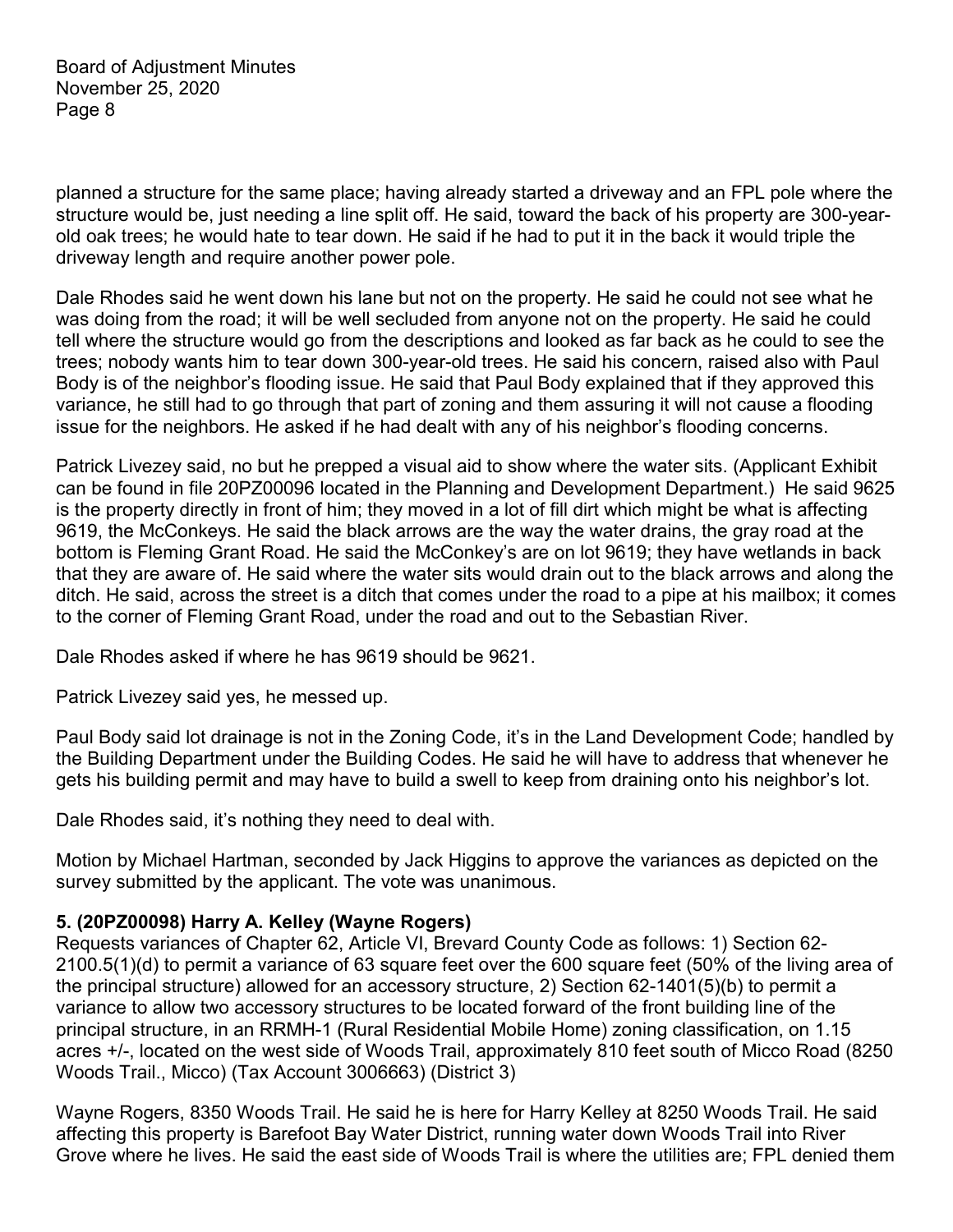so they ran the water piping on the west side of Woods Trail. He said they had a large swale that ran to the cul-de-sac, as seen in the bigger pictures. (Applicant Exhibits can be found in file 20PZ00098 located in the Planning and Development Department.) He said, at the end is a swale the County maintains, it runs out to wear all the water runs out; the pond on the property is the end of all the water. Referencing his pictures, he said the pond across the street goes under the ground into this pond and the little canal ends here; the swale goes past the property. He said the 18-inch culvert ends under the driveway. He said they did not put it back, went right to ground level so the pond is flooding the back of three properties. He said Harry bought a 29-foot travel trailer and a dooly and wants to put this carport up. Referencing a house in his picture he said, this house is being knocked down and there are three high points on the property. He said, the far-right rear of the property is good land and pointed to the flood zones and high spots. He said the old septic is destroyed and needs replaced. He said where he lives, he owns the trailer but not the land. He is putting in a new doublewide on the property. He said Harry is retiring after 37 years of truck driving; he will be traveling and wants to put in the carport first. He said the surveyor said he was in front of the property and to get this done. He said the swale let all the water up, now they have a massive problem. He said his original plan was to put the house high in the back, get the septic on the right-hand corner, and on the third highest point, the carport and with the house that will be knocked down, he comes in the drive way and drives around to get in. He said the trees are 70 to 100 years old, down the center of the property, to tear them up would get them into the water again. He said the water pump is in the gray shed and oak trees all around the property would conceal the carport.

Dale Rhodes asked Wayne Rogers where he lived.

Wayne Rogers answered that he is in River Grove too.

Dale Rhodes asked if he was adjacent to the property.

Wayne Rogers answered, no; he is five minutes away but on the property all the time; they have been working on this for years. He said they will tear the house down within a couple of years.

Dale Rhodes said he went to the property and saw the water, which is an issue that they don't deal with. He said that the request is for a variance that is 63 square feet over what is permitted because of the amount of…. He asked if this was a carport not a garage.

Wayne Rogers said yes.

Dale Rhodes said there is a carport on the next property, about the size of what will be built. He asked if anyone had talked to the pink house across the other side.

Wayne Rogers said yes, the gray shed blocks it.

Dale Rhodes asked if they had any issues.

Wayne Rogers said no, she would have come but it was the anniversary of her husband's passing.

Dale Rhodes asked why he wouldn't build the carport in the back and put the house toward the front, eliminating the need for the variance.